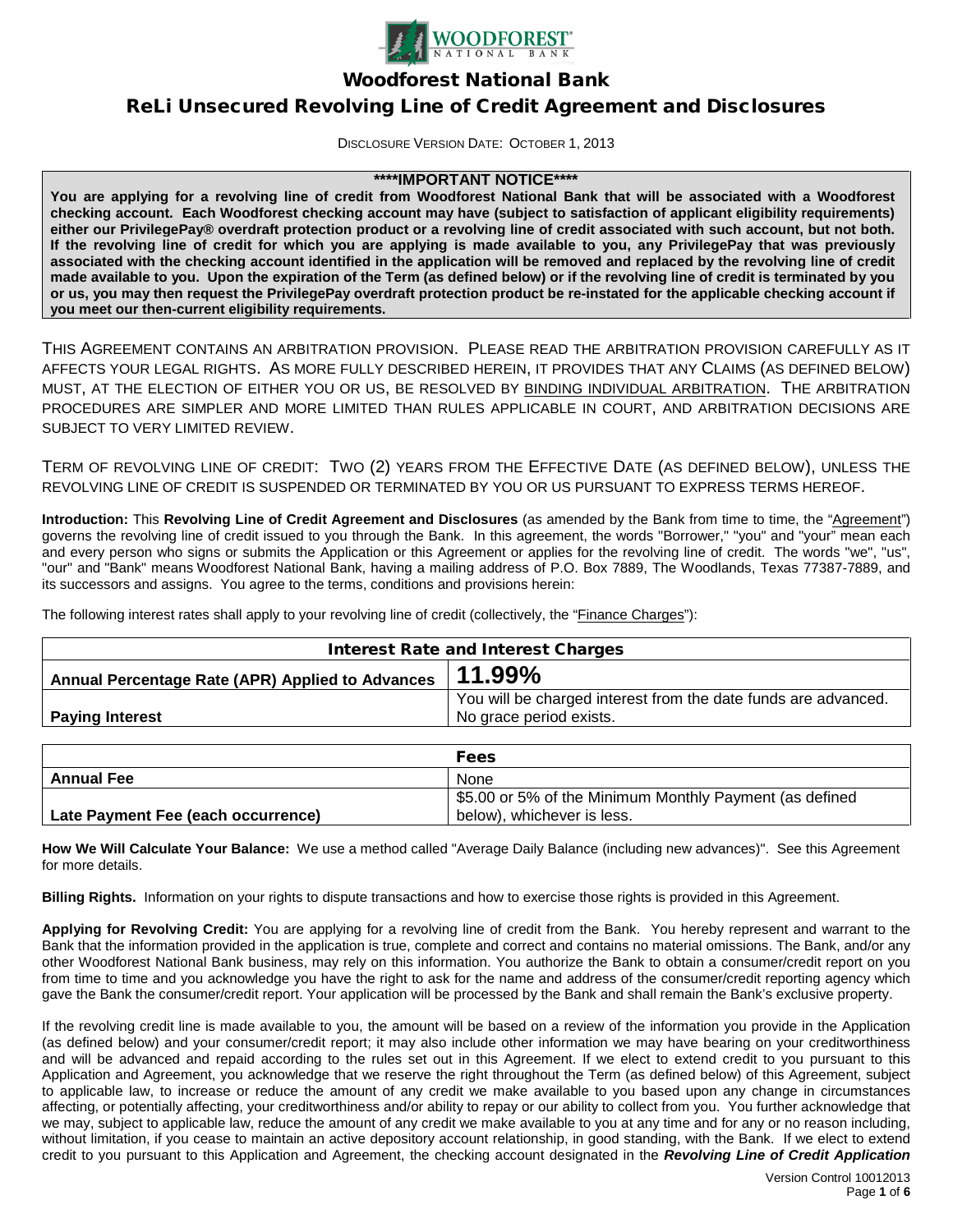(the "Application," which is incorporated herein by reference for all purposes) and any successor account thereto (the "Designated Account") will become a checking account with revolving line of credit features and you agree to draw upon the revolving line of credit only to the limit made available to you.

#### **IMPORTANT LIMITATIONS ON AVAILABILITY OF REVOLVING LINE OF CREDIT:**

- 1. EFFECT OF REVOLVING LINE OF CREDIT ON PRIVILEGEPAY® OVERDRAFT PROTECTION PRODUCT: You are applying for a revolving line of credit from the Bank that will be associated with a Woodforest checking account. Each Woodforest checking account may have (subject to satisfaction of applicant eligibility requirements) either our PrivilegePay® overdraft protection product or a revolving line of credit associated with such account, but not both. If the revolving line of credit for which you are applying is made available to you, any PrivilegePay that was previously associated with the Designated Account will be removed and replaced by the revolving line of credit made available to you. Upon the expiration of the Term of the revolving line of credit or if the revolving line of credit is terminated by you or us, you may then request the PrivilegePay overdraft protection product be re-instated for the Designated Account if you satisfy our then-current eligibility requirements.
- 2. You agree that if the revolving line of credit is made available to you and you have checking accounts with us besides the Designated Account (such checking account(s) excluding the Designated Account shall be referred to as the "Additional Accounts"), such Additional Accounts may not be eligible to participate in the PrivilegePay overdraft protection product unless such Additional Accounts have at least one co-owner other than the Borrower hereunder.
- 3. **Non-availability of Revolving Line of Credit for Checking Accounts that participate in the Take Charge Program®** . A Woodforest checking account that participates in the Woodforest Take Charge Program is not eligible to obtain a revolving line of credit associated with such checking account unless, and until such time as, the checking account has been removed from the Take Charge Program and we have elected to make the revolving line of credit available to you.

**Promise to Pay:** You promise to pay the Bank the total of all credit advances made by us under the revolving line of credit, any **FINANCE CHARGES**, any applicable fees, together with all amounts, costs, and expenses for which you are responsible under this Agreement (all of the foregoing shall be collectively referred to as the "Indebtedness"). If there is more than one Borrower, each is jointly and severally liable under this Agreement for all Indebtedness. This means we can require any Borrower to pay all amounts due under this Agreement, including credit advances made to any Borrower, without first attempting to collect from any other Borrower. Each Borrower authorizes any other Borrower to request and receive credit advances and to do all other things necessary to carry out the terms of this Agreement without requiring the permission of the other Borrower. If we have to collect through probate, an attorney, bankruptcy or any other proceedings, or if we should have to sue, you agree to pay all of our court costs and attorney's fees assessed by a court.

**Credit Advances:** In order to activate your revolving line of credit on the Designated Account in excess of the available collected balance in the Designated Account, you may write a check, request a credit advance in person at any of our retail branch locations, initiate automated clearing house transactions from your Designated Account, use your Bank-issued debit card to perform transactions, or advance funds from your revolving line of credit to the Designated Account using Woodforest Online Banking; provided, no credit advance will take place to cover funds automatically transferred from the Designated Account to another Woodforest account via Account Sweep (as defined below). We will use whatever balance you have in your checking account first and then we will advance funds into your checking account in \$100 increments until we have covered the insufficient items or until you have exhausted the amount of available credit in your revolving line of credit, whichever occurs first. Any amount advanced from the revolving line of credit and into your checking account that exceeds the amount necessary to cover any transactions performed will be your new checking account balance.

**Order of Advances When Account Sweep is Present for Designated Account:** In the event the Designated Account has a revolving line of credit with available funds sufficient to pay any item(s) being presented and Account Sweep has been established using funds from another eligible Woodforest account (the "Sweep Account"), available funds from the revolving line of credit will advance first before any funds will be swept into the Designated Account from the Sweep Account. If the revolving line of credit has insufficient available funds to cover all item(s) being presented for payment, then the Account Sweep from the Sweep Account will occur first to cover the item(s), then any remaining available funds required to cover the item(s) will be advanced from the revolving line of credit. For purposes hereof, "Account Sweep" refers generally to the Bank product that allows you to protect an account against overdraft and insufficient item fees by transferring available funds from another Bank account when needed.

**NOTICE: The revolving line of credit available funds are not included or displayed in your checking account available balance at ATM's, the Teller Line, Online Banking, our Telephone Banking System, or on Email Notifications. Nevertheless, transactions completed using an ATM, at the Teller Line, and on Online Banking will continue to use your revolving line of credit available funds to approve transactions.**

**Computing the Finance Charges:** The day an advance is added to your account, **FINANCE CHARGES** begin to accrue. Accordingly, no grace period exists. But, only the portion of your revolving line of credit that is actually advanced will be charged. This is the method by which **FINANCE CHARGES** will be computed. We calculate the **FINANCE CHARGE** on your account by applying the periodic rate to the **AVERAGE DAILY BALANCE** of your account including current transactions. To get the **AVERAGE DAILY BALANCE,** we start with the beginning balance of your account each day, add any new advances posted to your account, and subtract any payments, credits and unpaid **FINANCE CHARGES.** This gives us the daily balance. Then, we add up all the daily balances for the billing cycle and divide the total by the number of days in the billing cycle. This will give us the **AVERAGE DAILY BALANCE**. Any portion of the **AVERAGE DAILY BALANCE** will be multiplied by a periodic rate of **0.9992%**, which is the monthly **FINANCE CHARGE** for the billing period, for an **ANNUAL PERCENTAGE RATE** OF **11.99%**. The billing period is the same as the period covered by a monthly bank statement for your Designated Account.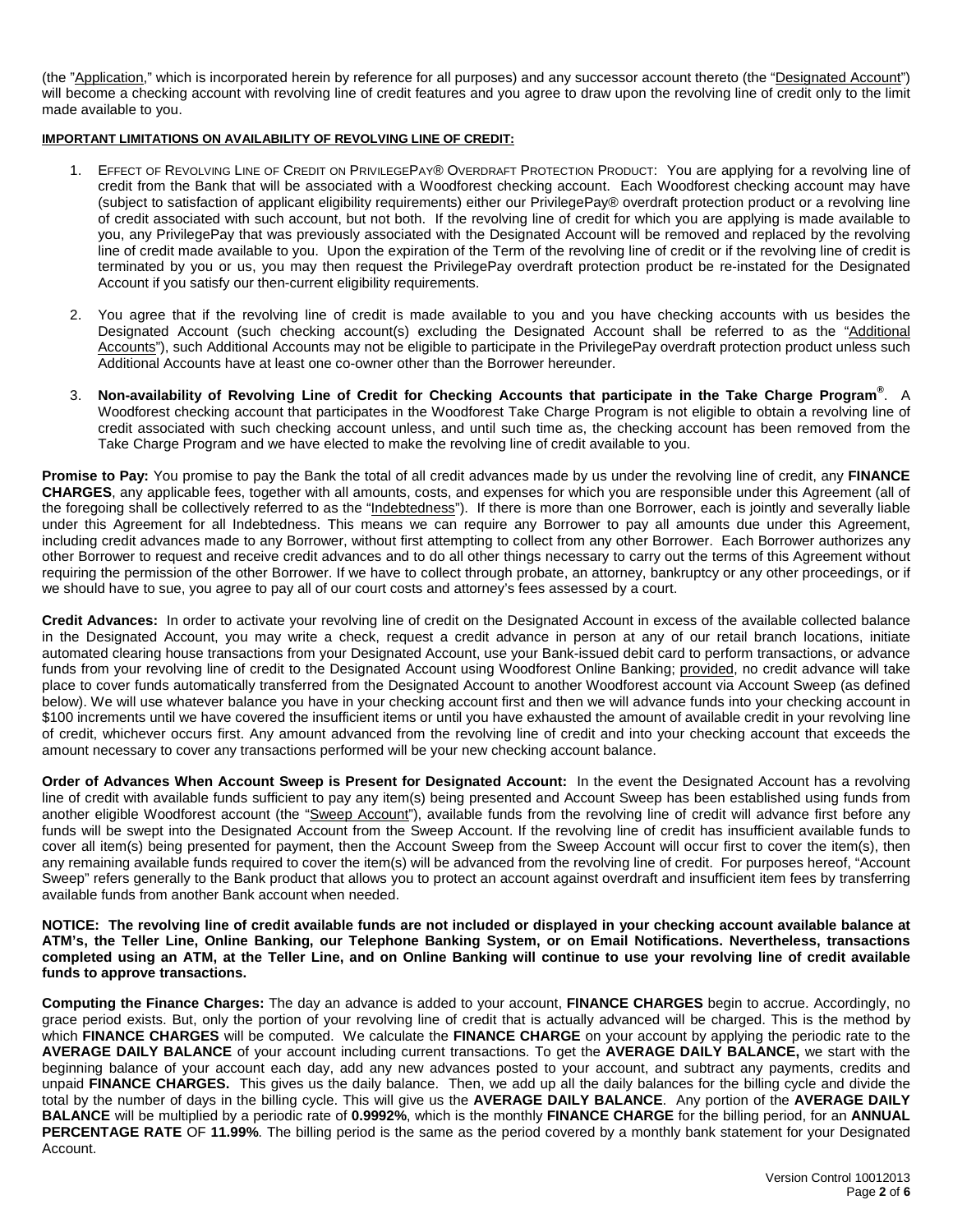**Monthly Statement:** Each month's checking account statement relating to the Designated Account will reflect the activity in your revolving line of credit including minimum payment due and the due date for the current billing period.

**Payments:** You will have a minimum monthly payment equal to the greater of 1) \$25.00 or 2) 5% of your outstanding Indebtedness (the "Minimum Monthly Payment"). If you owe \$25.00 or less, we will debit the Designated Account on the payment due date for the total amount of Indebtedness owed unless payment has already been made for that billing period by one of the methods listed below. If you owe more than \$25.00, we will debit the Designated Account on the payment due date in the amount of the Minimum Monthly Payment unless such payment has already been made for that billing period by one of the methods listed below. You hereby authorize us to post (i) debits to the Designated Account to satisfy the Minimum Monthly Payment and to correct clerical or administrative errors, and (ii) credits to the Designated Account if we deem it necessary. Your payment is due on the twenty-fifth (25<sup>th</sup>) calendar day following the end of the period covered by the monthly bank statement for the Designated Account.

Any payments not directly debited by the Bank should be made as follows:

| Mail your payment to:<br><b>Woodforest National Bank</b><br>P.O. Box 7889<br>The Woodlands, TX 77387 | <b>Other Acceptable Payment Methods:</b><br>Contact customer service<br>Electronic Funds Transfer<br>Money Order<br>Other Instruments in U.S. dollars |
|------------------------------------------------------------------------------------------------------|-------------------------------------------------------------------------------------------------------------------------------------------------------|
|------------------------------------------------------------------------------------------------------|-------------------------------------------------------------------------------------------------------------------------------------------------------|

**Late Payment Fees; Effect of Late Payment:** If we do not receive a payment from you for any given billing period in an amount at least equal to the Minimum Monthly Payment within ten (10) days (including Sundays and holidays) after the applicable payment due date (each a "Missed Payment"), you will be charged a late payment fee equal to the lesser of (i) five dollars (\$5.00), or (ii) five percent (5%) of the Minimum Monthly Payment that was not made or timely made. Such late payment fees will be assessed for each billing period during the Term in which a Missed Payment occurs. Notwithstanding anything in this Agreement to the contrary, upon the occurrence of a Missed Payment, you will no longer have the right to obtain credit advances under the revolving line of credit until you remit payment to us for such Missed Payment(s).

**Right of Offset:** To the extent permitted by applicable law, we reserve the right of offset in all of your accounts with us (whether checking, savings, or some other account), including without limitation, all accounts you may open in the future.

**Term:** The revolving line of credit will begin as of the date we notify you that you have satisfied all of our eligibility and underwriting requirements and the revolving line of credit is made available to you (the "Effective Date"). Commencing on the Effective Date, you may obtain credit advances up to the amount of credit made available to you for a period of two (2) years thereafter (the "Term"), unless this Agreement and/or the revolving line of credit is suspended or terminated by you or us prior to the expiration of the Term pursuant to the express terms hereof. Upon the expiration of the Term, you will no longer have the right to obtain credit advances under the revolving line of credit and you must repay all Indebtedness owing by you to us pursuant to the terms and conditions hereof.

**Suspension or Termination for Default:** If (i) you fail to comply with any term, condition, or provision of this Agreement, (ii) you do not make a payment when due or if we in good faith become doubtful of your ability to repay, (iii) any representation or statement made or furnished to the Bank by, or on behalf of, you under the Application and/or this Agreement is false or misleading in any material respect, either now or at the time made or furnished, (iv) you die, become insolvent, or file a petition in bankruptcy or similar proceedings or are adjudged bankrupt, and/or (v) this Agreement is terminated by us or you as expressly provided in this Agreement (each of the foregoing shall individually and collectively be referred to as a "Default"), then we may at any time thereafter either (in our sole and absolute discretion) (a) suspend your revolving line of credit (and its revolving features) pending a review of your eligibility for creditworthiness and ability to repay the revolving line of credit account and/or the amounts made available to you thereunder, or (b) terminate this Agreement and the revolving line of credit. If we elect to perform a review of your revolving line of credit, we may adjust the amount of credit we make available to you under the revolving line of credit (the "Adjusted Available Credit Limit") and, in the event we reduce the amount of credit available to you, we may require you to promptly repay any outstanding amounts in excess of the Adjusted Available Credit Limit. Alternatively, we may elect to terminate this Agreement and your revolving line of credit. If we elect to terminate this Agreement and your revolving line of credit, we may either (in our sole and absolute discretion) (a) require you to make monthly payments in an amount sufficient to repay all Indebtedness over a term to be determined by us, or (b) terminate the revolving line of credit, in which case the Indebtedness that you owe will be due immediately and payable in full. We may hire an attorney to help collect the Indebtedness subject of this Agreement if you do not pay when due, and you agree to pay all of our court costs and attorney's fees assessed by a court. Notwithstanding anything in this Agreement to the contrary but subject to applicable law, we may terminate this Agreement or revoke your right to use your revolving line of credit, along with your right to future advances, at any time and for any or no reason including, without limitation, if you cease to maintain an active depository account relationship, in good standing, with the Bank.

**Termination by you:** To terminate the revolving line of credit prior to the expiration of the Term, you must send a written request to Woodforest National Bank, P.O. Box 7889, The Woodlands, TX 77387-7889. Despite termination, your obligations under this Agreement will remain in force and effect until you have paid us all amounts due under this Agreement. Notwithstanding the foregoing, any request by you to terminate this Agreement or the revolving line of credit will be effective only after we have had a reasonable opportunity to act on such request.

**Effect of Termination:** The termination of this Agreement, whether initiated by us or you, will not affect any of our rights or your obligations under this Agreement, including without limitation, your obligation to repay any amounts you owe us according to the terms of this Agreement, and any amendments made to this Agreement, which have arisen before the effective date of the termination of this Agreement,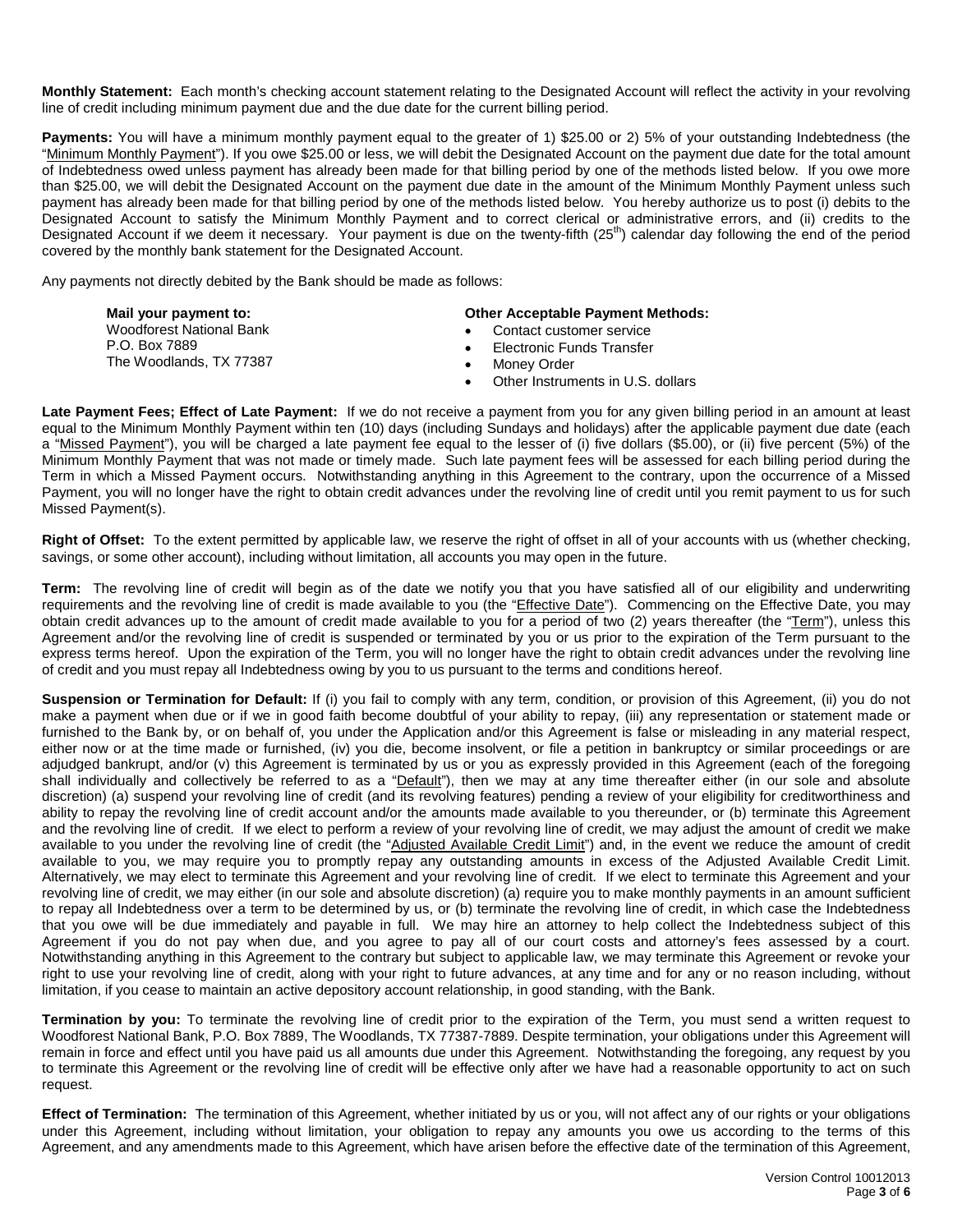even if we allow an advance to be processed or posted with your Designated Account after this Agreement has been terminated.

**Changes to this Agreement:** You agree that we may, in our sole discretion from time to time but subject to applicable law, change any of the terms, conditions, and/or provisions of, or add new terms, conditions, or provisions to, this Agreement relating to your revolving line of credit (including, without limitation, increasing any rate of **FINANCE CHARGE**, increasing or adding fees or charges (including annual fees), changing the method of computing balances subject to **FINANCE CHARGE**, changing your credit limit or changing the date upon which any FINANCE CHARGES begin to accrue) by giving notice to you in accordance with applicable law. Subject to applicable law, any such changes will apply to your outstanding balance of the revolving line of credit on the effective date of the change and to any future balances created after that date. You will be deemed to accept all such changes accompanying the notice if you do not send us a notice to the contrary in a timely manner. In the event that you reject any changes to this Agreement, we may terminate this Agreement and your ability to make advances from the revolving line of credit and you will be obligated to repay us all Indebtedness as provided herein. No change to any term of this Agreement will affect your obligation to pay all Indebtedness owing under this Agreement.

**Waiver of Rights:** Except as may be prohibited by law or regulation, you agree to waive any right you may have for us to: act promptly in bringing any action(s) against you (known as diligence); demand payments of amounts due (known as presentment); notify you of the acceleration of any Indebtedness by us; obtain an official certification of non-payment (known as protest); and to give notice that amounts due will not be paid (known as notice of dishonor or notice of default and non-payment).

**Delay in Enforcement:** We may at any time and in our sole discretion delay or waive enforcing any of our rights or remedies under this Agreement or under applicable law without losing any of those or any other rights or remedies. Even if we do not enforce our rights or remedies at any one time, we may enforce them at a later date. For example, we may accept late payments or payments that are marked "payment in full" or with other restrictive endorsements without losing any of our rights under this Agreement.

Severability: If any provision of this Agreement is deemed to be void or unenforceable by a court of competent jurisdiction, any governmental agency, or an arbitrator, that provision will continue to be enforceable to the extent permitted by that court, agency, or arbitrator, and the remainder of that provision will no longer be considered as part of this Agreement. All other provisions of this Agreement will, however, remain in full force and effect.

**Governing Law:** This Agreement is entered into between you and us in the State of Texas, and your revolving line of credit and this Agreement, and any claim, dispute or controversy arising from or relating to your revolving line of credit or this Agreement, whether based in contract, tort, fraud or otherwise, is governed by, and construed in accordance with, the laws of the State of Texas and applicable federal laws and regulations, without regard to Texas' conflict of laws principles or your place of residence. The legality, enforceability and interpretation of this Agreement and the amounts contracted for under the Agreement also are governed by Texas law and all amounts granted under this Agreement are extended from the State of Texas.

## **IT IS NOT THE INTENTION OF THE PARTIES THAT ANYTHING IN THIS AGREEMENT SHOULD RESULT IN THE ASSESSMENT OF INTEREST, FEES OR CHARGES IN EXCESS OF THOSE PERMITTED BY APPLICABLE LAW. IF ANY INTEREST, FEE OR CHARGE ASSESSED UNDER THIS AGREEMENT IS FINALLY DETERMINED TO BE IN EXCESS OF THAT PERMITTED BY APPLICABLE LAW, THE EXCESS AMOUNT WILL BE APPLIED TO REDUCE THE OUTSTANDING BALANCE IN YOUR ACCOUNT OR, IF THERE IS NO OUTSTANDING BALANCE, WILL BE REFUNDED TO YOU.**

**Entire Agreement:** You acknowledge that this Agreement (including the Application), as expressly amended by us in writing from time to time, is the entire agreement between you and us relating to the revolving line of credit and the subject matter hereof and supersedes, and may not be contradicted by, evidence of any prior or contemporaneous written or oral communications and understandings between you and us concerning the revolving line of credit, except pursuant to such written amendments to the Agreement issued by us from time to time. You agree to accept an electronic duplicate or digital image of the Application and this Agreement as a true and correct original and admissible as best evidence to the extent permitted by applicable law, or a court or arbitrator with proper jurisdiction. Notwithstanding the foregoing, you acknowledge that except as provided herein, nothing in this Agreement is intended to supersede, amend, replace, or contradict any terms, conditions, and/or provisions applicable to (i) the Designated Account, or (ii) any other written agreement between you and us, whether now existing or hereafter arising.

**Miscellaneous:** You may not sell, assign or transfer the revolving line of credit or any of your rights and/or obligations under this Agreement and any such action by you shall be void *ab initio*. We may, however, sell, assign or transfer your account, the revolving line of credit, or any balance due thereunder, and our rights and obligations under this Agreement to another bank, company, or person without prior notice to, or consent by, you, which notice or consent is hereby waived. That transferee or assignee will take our place in this Agreement.

**Arbitration:** As used solely in this provision (Arbitration), the terms "we" and "us" will for all purposes mean the Bank and its successors and assigns, and their respective independent contractors, agents, employees, directors, officers, and representatives.

You and we each agree that any Claim (as defined below) that you or we elect to be arbitrated through binding arbitration under this provision will be arbitrated instead of litigated in court under the circumstances and procedures set forth below, even if a lawsuit has already been initiated with respect to that Claim or a related or different Claim. The term "Claim" (a) means any claim, dispute or controversy between you and us arising from or relating to the revolving line of credit, the Indebtedness, this Agreement, any prior related agreement that you may have had with us, and the validity, enforceability or scope of this provision, and (b) includes claims of every kind and nature, including but not limited to initial claims, counterclaims, cross-claims and third-party claims and claims based upon contract, tort, fraud and other intentional torts, statute, common law and equity. The term Claim is to be given the broadest possible meaning and includes, by way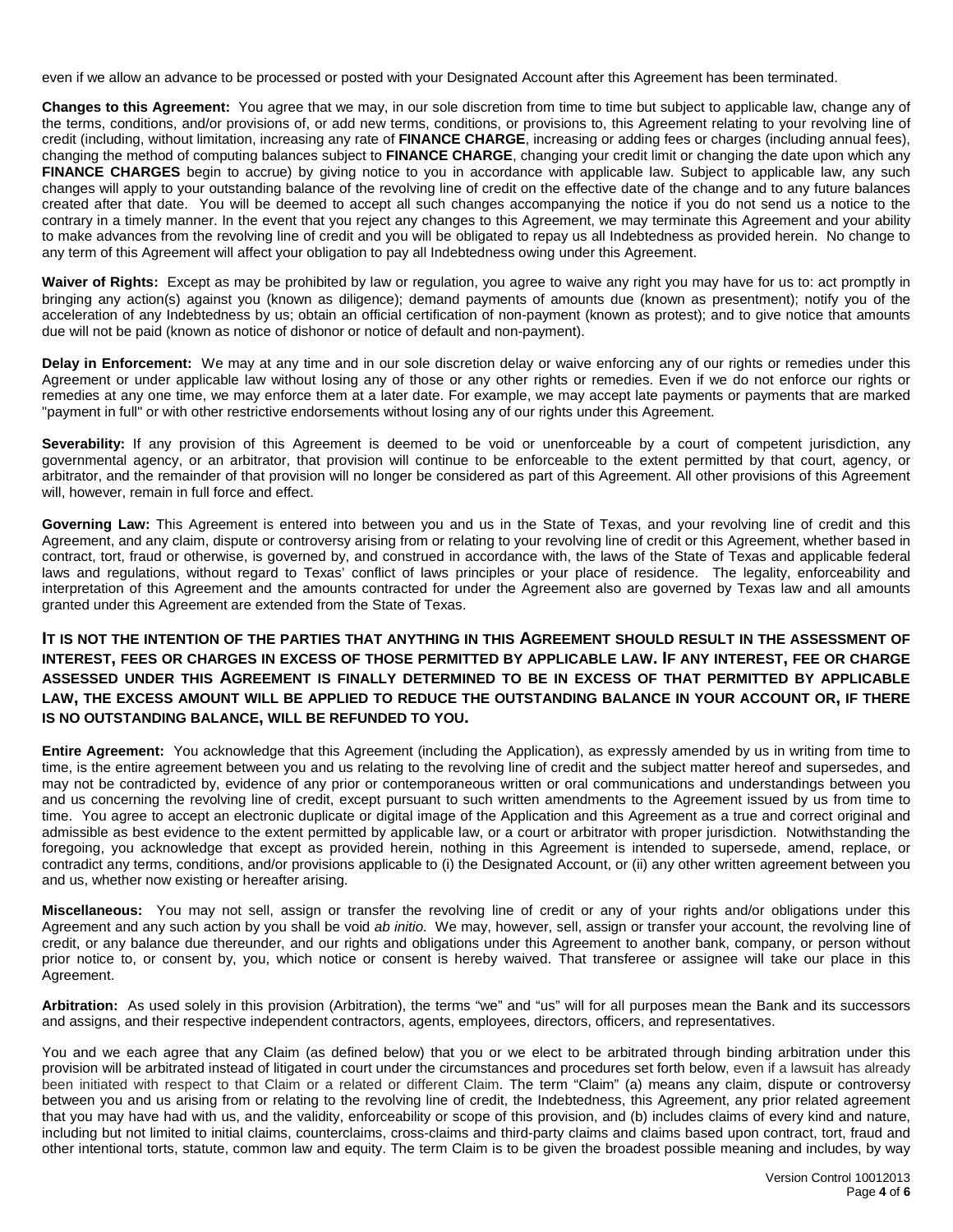of example and without limitation, any claim, dispute or controversy that arises from or relates to (i) the revolving line of credit subject of the Agreement or any prior agreement or any balances on the revolving line of credit, (ii) advertisements, promotions or oral or written statements related to the revolving line of credit or the terms of financing and (iii) your use of the revolving line of credit.

Upon the election by you or us of arbitration, any Claim(s) will be resolved pursuant to this arbitration provision and the applicable consumer rules and procedures (collectively, the "Rules and Procedures") of the American Arbitration Association ("AAA"), who shall serve as the arbitration administrator, in effect at the time the Claim(s) is/are filed. If for any reason the AAA is unable or unwilling, or ceases, to serve as arbitration administrator, another nationally recognized arbitration organization utilizing similar rules and procedures will be substituted by us. With respect to any Claims covered by this provision for which neither party has elected arbitration for a particular Claim, a party who has asserted a Claim in a lawsuit in court may still elect arbitration with respect to any Claim subsequently asserted in that lawsuit by any other party or parties. You may obtain copies of the current rules, forms, and instructions for initiating an arbitration with the AAA by contacting the AAA as follows: on the web at www.adr.org or by writing to AAA at 1633 Broadway, 10th Floor, New York, NY 10019. This provision expressly delegates all decisions regarding the enforceability (including, but not limited to, challenges based on unconscionability, public policy, vindication of rights, or otherwise) to the arbitrator.

IF ARBITRATION IS CHOSEN BY ANY PARTY WITH RESPECT TO ANY CLAIM, NEITHER YOU NOR WE WILL HAVE THE RIGHT TO LITIGATE THAT CLAIM IN COURT OR HAVE A JURY TRIAL ON THAT CLAIM, OR TO ENGAGE IN PRE-ARBITRATION DISCOVERY EXCEPT AS PROVIDED FOR IN THE RULES AND PROCEDURES OF THE AAA. **FURTHER, YOU WILL NOT HAVE THE RIGHT TO PARTICIPATE AS A REPRESENTATIVE OR MEMBER OF ANY CLASS OF CLAIMANTS PERTAINING TO ANY CLAIM SUBJECT TO ARBITRATION.** EXCEPT AS SET FORTH BELOW, THE ARBITRATOR'S DECISION WILL BE FINAL AND BINDING. NOTE THAT OTHER RIGHTS THAT YOU WOULD HAVE IF YOU WENT TO COURT MAY ALSO NOT BE AVAILABLE IN ARBITRATION.

Notwithstanding anything in this Agreement to the contrary, you and us agree not to invoke the right to arbitrate any Claims you bring in small claims court or an equivalent court so long as such Claim(s) is/are pending only in that court and brought and maintained only on an individual basis by you. Moreover, this arbitration provision does not limit or constrain our right to interplead funds in the event of claims by several parties.

**There will be no authority for any Claims to be arbitrated on a class action basis.** Any arbitration hearing that you attend will take place in the county or federal judicial district in which you reside, or by telephone, or at such other reasonably convenient location as agreed by the parties. At your written request, we will temporarily advance up to \$500 towards the filing, administrative and/or hearing fees for any Claim that you may file against us after you have paid an amount equivalent to the fee, if any, for filing such a Claim in state or federal court (whichever is less) in the judicial district in which you reside. At the conclusion of the arbitration, the arbitrator will decide who will ultimately be responsible for paying the filing, administrative and/or hearing fees in connection with the arbitration. Furthermore, at the conclusion of the arbitration, the prevailing party shall recover its reasonable attorney's fees, costs and expert witness fees from the non-prevailing party; provided, that in the event that we are the prevailing party, we agree not to seek such an award or claim such fees unless (i) the substance of your Claims or the relief sought by you is deemed by the arbitrator to be frivolous or brought for an improper purpose (as measured by the standards set forth in Federal Rule of Civil Procedure 11(b)), and/or (ii) the aggregate amount of your Claims in the arbitration exceeded \$75,000.00.

This provision is made pursuant to a transaction involving interstate commerce and will be governed by the Federal Arbitration Act ("FAA"), 9 U.S.C. §§ 1 et seq., as amended. The arbitrator will apply applicable substantive law consistent with the FAA and applicable statutes of limitations and will honor claims of privilege recognized at law. The arbitrator shall be empowered to grant whatever relief would be available in court under law or in equity. Judgment upon the award rendered by the arbitrator may be entered in any court having jurisdiction. The arbitrator's decision will be final and binding, except for any right of appeal provided by the FAA and except that, if the amount in controversy exceeds \$100,000, any party can appeal the award to a three-arbitrator panel administered by the AAA, which will reconsider *de novo* any aspect of the initial award requested by the appealing party. The decision of the panel will be by majority vote. The costs of such an appeal will be borne by the appealing party regardless of the outcome of the appeal.

This provision will survive termination of the revolving line of credit and/or this Agreement, as well as the repayment of all outstanding amounts incurred in connection with this Agreement. If any portion of this provision is deemed invalid or unenforceable under any law or statute consistent with the FAA, it will not invalidate the remaining portions of this arbitration provision or the Agreement; provided, however, if the limitations on class actions are struck in a proceeding brought on a class basis, without impairing the right to appeal such decision, this entire arbitration provision (other than this proviso) shall be null and void in such proceeding. In the event of a conflict or inconsistency between the Rules and Procedures of the AAA and this arbitration provision, this provision will govern. If a third party seeks to, or a court allows a third party to, represent either party on a class basis with respect to any Claims, either party shall continue to have the right to enforce individual arbitration of those Claims under this Agreement.

**Billing Error Rights:** This notice contains important information about your rights and our responsibilities under the Fair Credit Reporting Act.

**Notify us in case of errors or questions about your bill:** If you think your bill is wrong, or if you need more information about a transaction on your bill, write to us at: Woodforest National Bank, P.O*.* Box 7889, The Woodlands, Texas 77387-7889.

Please write to us as soon as possible. We must hear from you no later than sixty (60) days after we sent you the first bill on which the error or problem appeared. You can telephone us, but doing so will not preserve your rights.

In your letter, give us the following information:

• Your name and account number